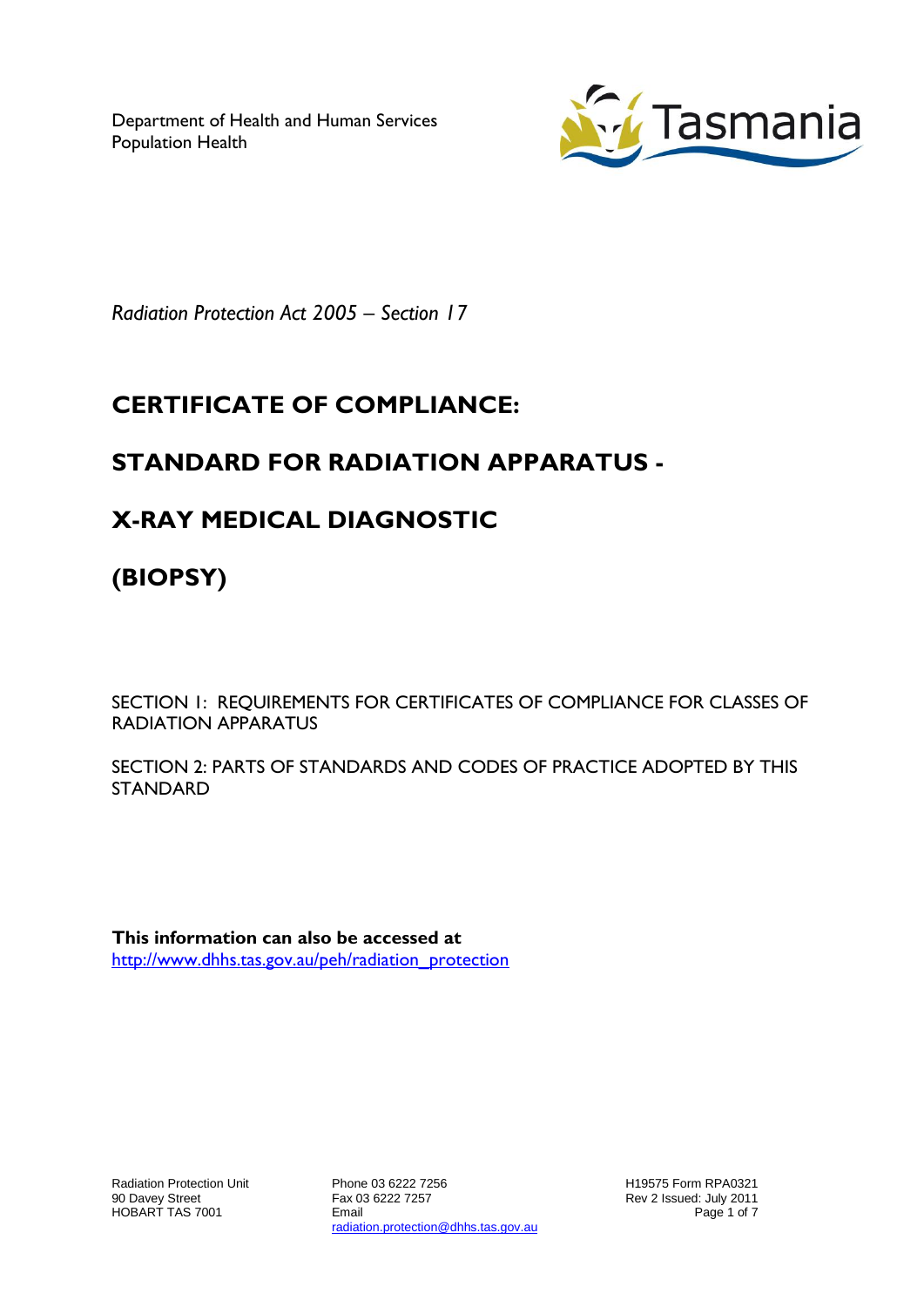### **Section 1 –** REQUIREMENTS FOR CERTIFICATES OF COMPLIANCE FOR CLASSES OF RADIATION APPARATUS.

#### **PART – A**

**Section 2 of this Standard is to be used by an accredited person when assessing Radiation Apparatus, classified by Radiation Protection Act 2005 licences as "Xray biopsy", for the purpose of issuing a certificate of compliance in accordance with 17 (1) (b) of the Radiation Protection Act 2005. Equipment of this type is only used for "in-vitro" imaging of incisional, core or excisional biopsies.**

**The Radiation Apparatus must be shown to fully comply with the requirements in Section 2 of this Standard.**

#### **The requirements in Section 2 are taken from the following:**

| AS/NZS 3200.1.0 1998 | Medical electrical equipment- General requirements for safety -     |
|----------------------|---------------------------------------------------------------------|
| <b>IEC 60601-1</b>   | <b>Parent Standard</b>                                              |
| AS/NZS 3200.1.3:1996 | Approval and test specification - Medical electrical equipment -    |
| IEC 60601-1-3        | General requirements for safety - Collateral Standard:              |
|                      | Requirements for radiation protection in diagnostic X-ray           |
|                      | equipment.                                                          |
| AS/NZS 3200.2.7:1999 | Approval and test specification - Medical electrical equipment Part |
| IEC 60601-2-7        | 2.7: Particular requirements for safety-High -voltage generators of |
|                      | diagnostic X-ray generators                                         |
| AS/NZS               | Approval and test specification - Medical electrical equipment:     |
| 3200.2.28:1994       | Particular requirements for safety-X-ray source assemblies and X-   |
| IEC 60601-2-28       | ray tube assemblies for medical diagnosis generators.               |
| <b>RAR</b>           | Regulatory Authority Requirements - Department of Health and        |
|                      | <b>Human Services</b>                                               |

Phone 03 6222 7256 Fax 03 6222 7257 Email radiation.protection@dhhs.tas.gov.au H19575 Form RPA0321 Rev 2 Issued: July 2011 Page 2 of 7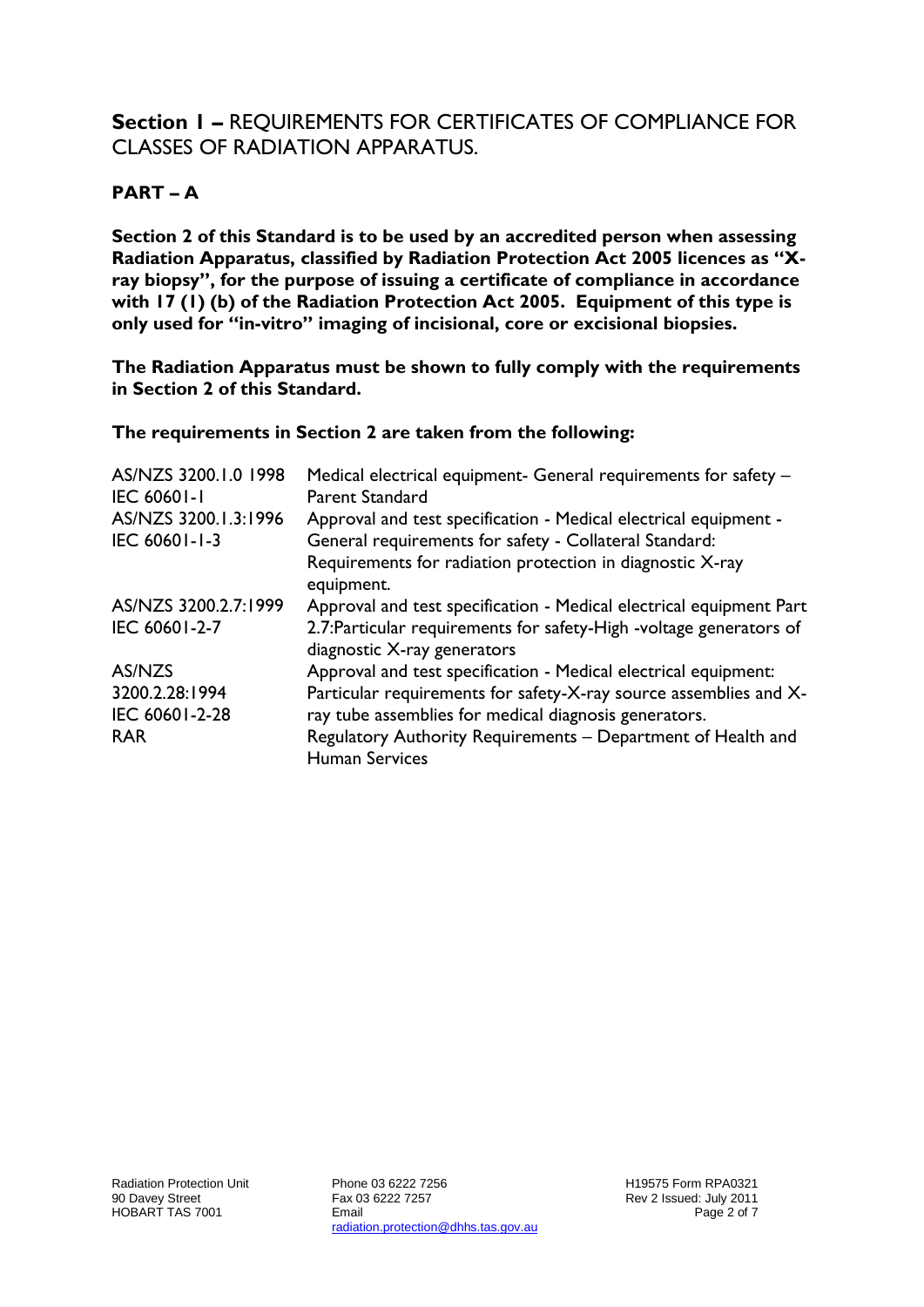#### **PART – B**

**The Standards listed in this part are to be used by a person or company licensed to manufacture or sell Radiation Apparatus, classified by Radiation Protection Act 2005 licences as "X-ray Biopsy", for the purpose of issuing a certificate of compliance in accordance with 17 (1) (b) of the Radiation Protection Act 2005. Equipment of this type is only used for "in-vitro" imaging of incisional, core or excisional biopsies.**

**The holder of a licence to manufacture or sell such Radiation Apparatus must be able to show that the Radiation Apparatus fully complies with the following Standards\* .**

| AS/NZS 3200.1.0 1998             | Medical electrical equipment- General requirements for safety -                                                            |
|----------------------------------|----------------------------------------------------------------------------------------------------------------------------|
| <b>IEC 60601-1</b>               | <b>Parent Standard</b>                                                                                                     |
| AS/NZS 3200.1.3:1996             | Approval and test specification - Medical electrical equipment -                                                           |
| IEC 60601-1-3                    | General requirements for safety - Collateral Standard:                                                                     |
|                                  | Requirements for radiation protection in diagnostic X-ray<br>equipment.                                                    |
| AS/NZS 3200.2.7:1999             | Approval and test specification - Medical electrical equipment Part                                                        |
| IEC 60601-2-7                    | 2.7: Particular requirements for safety-High -voltage generators of<br>diagnostic X-ray generators                         |
| AS/NZS                           | Approval and test specification - Medical electrical equipment:                                                            |
| 3200.2.28:1994<br>IEC 60601-2-28 | Particular requirements for safety-X-ray source assemblies and X-<br>ray tube assemblies for medical diagnosis generators. |

-

Phone 03 6222 7256 Fax 03 6222 7257 Email radiation.protection@dhhs.tas.gov.au

H19575 Form RPA0321 Rev 2 Issued: July 2011 Page 3 of 7

<sup>\*</sup> In many cases radiation apparatus will bear the **"CE"** mark, and comply with the requirements of **MDD 93/42/EEC.** As part of the process of obtaining a CE mark the manufacturer makes an application to a "Certifying Body" to have the equipment assessed. Annex III of the MDD directive states that in making an application for **"EC type examination"** the manufacturer would, in their application, state the "Standards" that they wished to be tested against (article 5).

In order for licensed manufacturers or sellers to issue a certificate of compliance under the Radiation Protection Act 2005, they need only demonstrate that they hold, or have access to, the "*EC Declaration of Conformity"* documents which show that the "make and model" of apparatus they are supplying complies with the Standards listed in Part B above.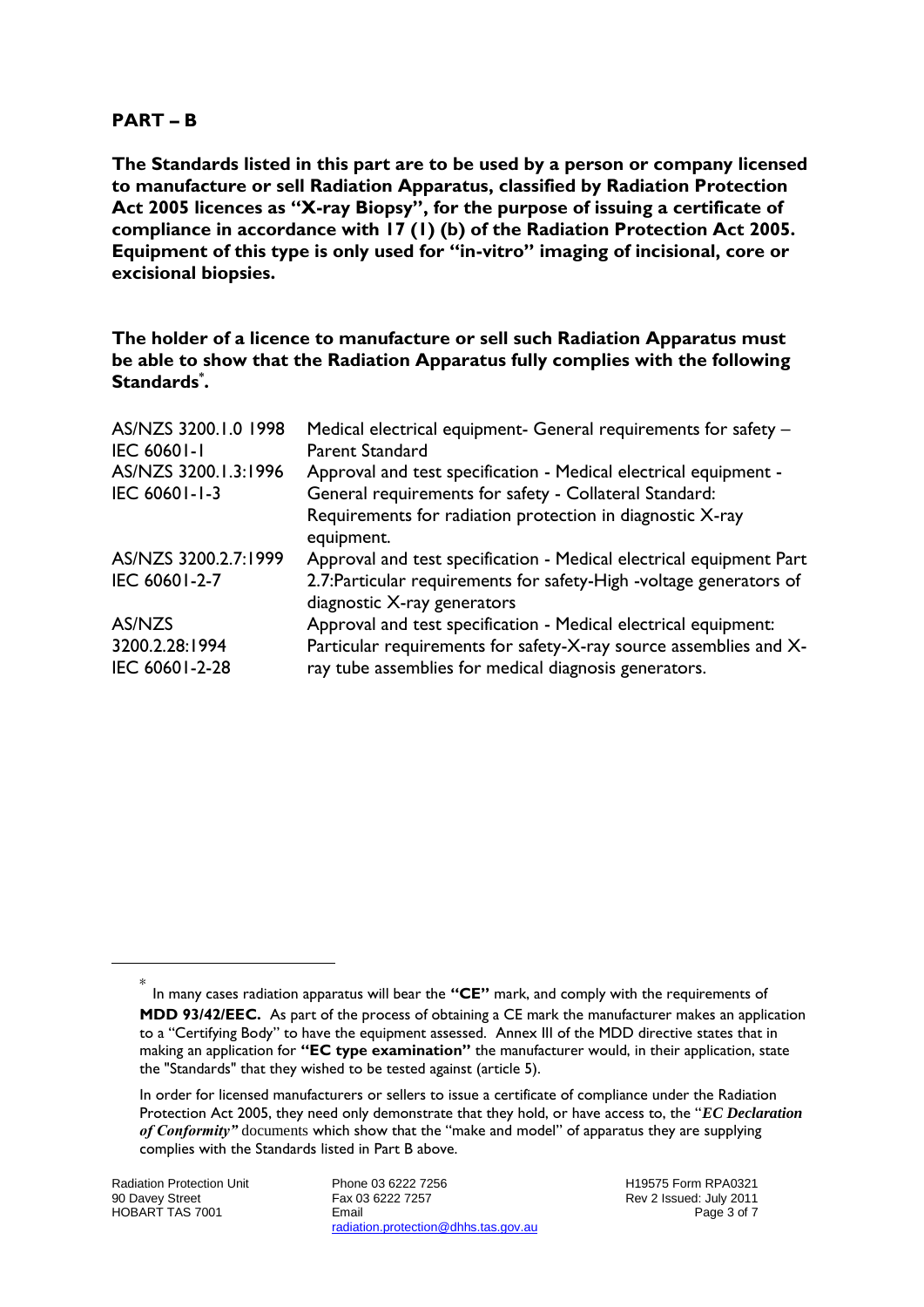### **Section 2 –** PARTS OF STANDARDS AND CODES OF PRACTICE ADOPTED BY THIS STANDARD.

| <b>ITEM</b>                             | <b>Requirements</b>                                                                                                |
|-----------------------------------------|--------------------------------------------------------------------------------------------------------------------|
| <b>Indicators</b>                       |                                                                                                                    |
| mains                                   | AS/NZS 3200.1.0 1998 6.3 a)                                                                                        |
|                                         | A mains indicator shall be clearly identified. "ON" and "OFF" positions shall be                                   |
|                                         | marked according to the symbols in Appendix D, or indicated by a suitable indicator                                |
|                                         | light or other unambiguous means.                                                                                  |
|                                         | Note: AS/NZS 3200.1.0:1998 56.8 provides for situations when indicators                                            |
|                                         | are not necessarily required.                                                                                      |
|                                         | Unless indication is otherwise apparent to the operator from the normal operating                                  |
|                                         | position, indicator lights shall be provided to indicate the equipment is energised.                               |
|                                         | Dot matrix and other alphanumeric displays are not considered to be indicator                                      |
|                                         | lights.                                                                                                            |
|                                         | Note Red shall be used exclusively to indicate that operation must not be started                                  |
|                                         | or immediate action is required to terminate a hazardous state of operation.                                       |
|                                         | AS/NZS 3200.1:1998 Paragraph 6.7 a)                                                                                |
| ready to exposure                       | AS/NZS 3200.2.7:1999 6.7 a)                                                                                        |
|                                         | AS/NZS 3200.2.7:1999 29.1.102 a)<br>Visible indication shall be provided on the CONTROL PANEL indicating the state |
|                                         | when one further actuation of a control from that CONTROL PANEL will initiate                                      |
|                                         | the LOADING of THE X-RAY TUBE in INTERMITTENT MODE.                                                                |
|                                         | If this state is indicated in INTERMITTENT MODE by means of a single function                                      |
|                                         | indicator light, the colour green shall be used; see 6.7 a).                                                       |
| energised X-ray tube                    | AS/NZS 3200.2.7:1999 6.7 a)                                                                                        |
|                                         | The colour yellow shall be used at the control panel to indicate the loading state                                 |
|                                         | (exposure)                                                                                                         |
| audible signal                          | AS/NZS 3200.2.7:1999 29.1.102 b)                                                                                   |
|                                         | A signalling device audible at the location from which the equipment is operated                                   |
|                                         | shall indicate the termination of the exposure                                                                     |
| Labels and markings:                    | AS/NZS 3200.1.3:1996 29.201.6                                                                                      |
| filtration<br><b>Protection against</b> |                                                                                                                    |
| mechanical hazards                      |                                                                                                                    |
| moves easily                            | The tube housing should be easy to move and position by an operator.                                               |
|                                         | <b>RAR</b>                                                                                                         |
| stays where positioned                  | Once positioned, the tube housing should not move prior to or during exposures.                                    |
|                                         | <b>RAR</b>                                                                                                         |
| X-ray field                             |                                                                                                                    |
| collimator mandatory                    | AS/NZS3200.1.3:1996 29.202.1                                                                                       |
|                                         | No X-ray tube shall be utilized unless mounted in an X-ray tube housing to which a                                 |
|                                         | beam limiting device has been fitted.                                                                              |
|                                         | Fixed field sizes are permitted                                                                                    |
|                                         | <b>RAR</b>                                                                                                         |
|                                         |                                                                                                                    |

Phone 03 6222 7256 Fax 03 6222 7257 Email radiation.protection@dhhs.tas.gov.au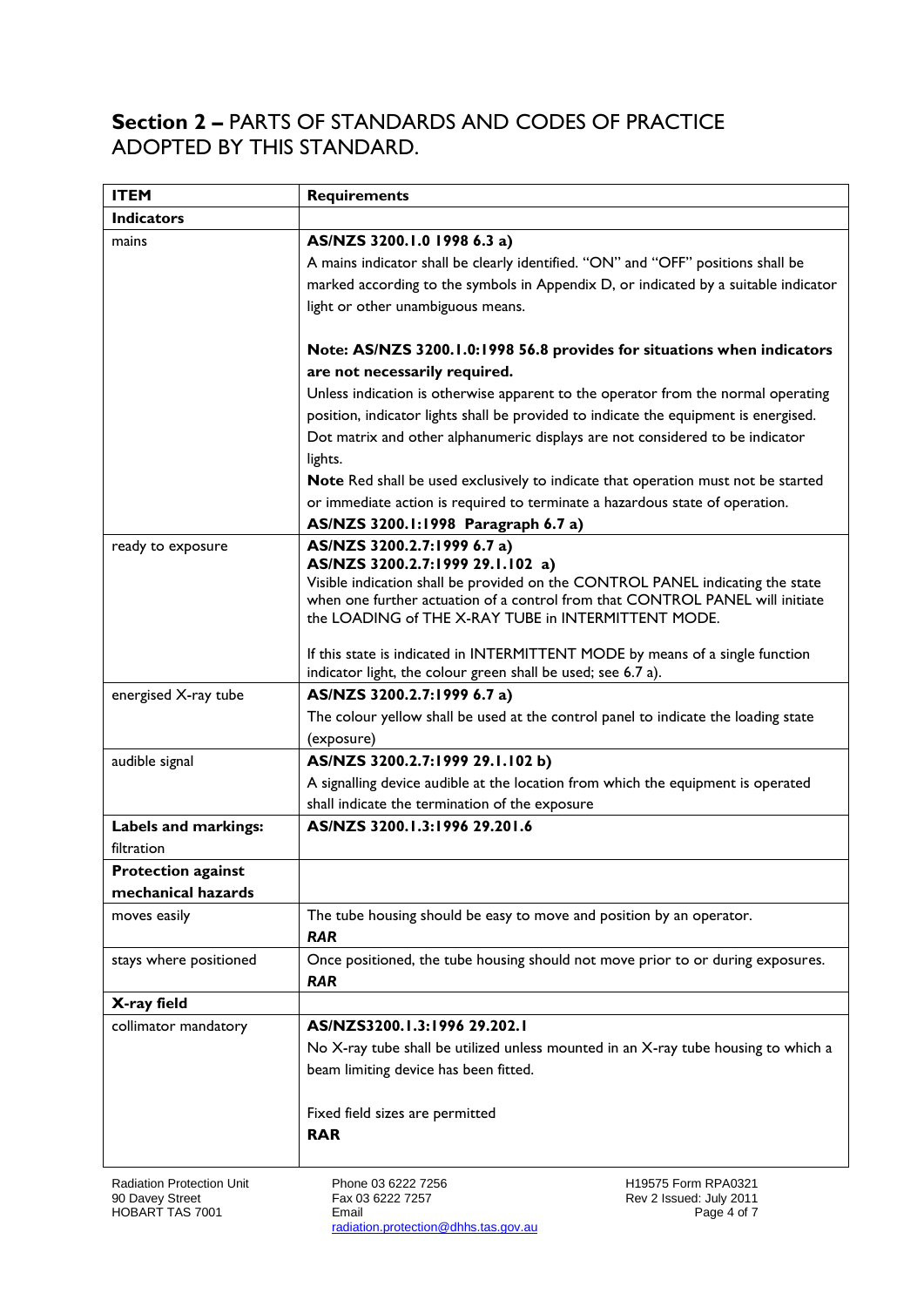| minimum field size        | AS/NZS 3200.1.3:1996 29.202.2                                                                                                                                  |
|---------------------------|----------------------------------------------------------------------------------------------------------------------------------------------------------------|
|                           | An X-RAY TUBE ASSEMBLY shall not have a RADIATION APERTURE larger than<br>is needed to provide the largest X-RAY BEAM required for its specified applications. |
|                           | If necessary, the RADIATION APERTURE shall be restricted to the appropriate size                                                                               |
|                           | by means of a fixed-size DIAPHRAGM, fitted as close as practicable to the FOCAL                                                                                |
|                           | SPOT.                                                                                                                                                          |
| type of adjustment        | AS/NZS 3200.1.3:1996 29.202.4 a)                                                                                                                               |
|                           | The beam limiting device shall enable the extent of the X-ray beam to be adjusted                                                                              |
|                           | within the range of normal use, by manual or automatic means, and having the                                                                                   |
|                           | following characteristics:                                                                                                                                     |
|                           | A minimum selectable size of the X-ray field not exceeding 5 cm in length and width                                                                            |
|                           | at a distance of I m                                                                                                                                           |
| automatic adjustment      | AS/NZS 3200.1.3:1996 29.202.4 b)                                                                                                                               |
|                           | If the adjustment is not stepless then step sizes not exceeding I cm                                                                                           |
|                           |                                                                                                                                                                |
| <b>Exposure controls</b>  |                                                                                                                                                                |
| timer type                | Only electronic timers are acceptable<br><b>RAR</b>                                                                                                            |
| exposure factors          | AS/NZS 3200.2.7:1999 50.101.1 a)                                                                                                                               |
|                           | Information shall be available to the operator, before during and after exposure                                                                               |
|                           | about fixed, or semi permanently preselected or otherwise exposure factors or                                                                                  |
|                           | modes of operation so as to allow the operator to preselect appropriate conditions                                                                             |
|                           | for irradiation                                                                                                                                                |
| high voltage indication   | AS/NZS 3200.2.7:1999 50.101.1 c)                                                                                                                               |
|                           | Values of the X-ray tube voltage shall be indicated in kV                                                                                                      |
|                           |                                                                                                                                                                |
| tube current indication   | AS/NZS 3200.2.7:1999 50.101.1 c)                                                                                                                               |
|                           | Values of the X-ray tube current shall be indicated in milliamps                                                                                               |
| abbreviated indication of | AS/NZS 3200.2.7:1999 50.101.2 a)                                                                                                                               |
| factors                   | For operation with one or more fixed combinations of exposure factors the                                                                                      |
|                           | indication at the control panel may be confined to the value of only one of the                                                                                |
|                           | significant exposure factors                                                                                                                                   |
|                           |                                                                                                                                                                |
| exposure "ready" state    | AS/NZS 3200.2.7:1999 29.1.102 a)                                                                                                                               |
|                           | Visible indication shall be provided on the control panel indicating the state when                                                                            |
|                           | one further action of a control from that control panel will initiate the exposure                                                                             |
|                           |                                                                                                                                                                |

Phone 03 6222 7256 Fax 03 6222 7257 Email radiation.protection@dhhs.tas.gov.au H19575 Form RPA0321 Rev 2 Issued: July 2011 Page 5 of 7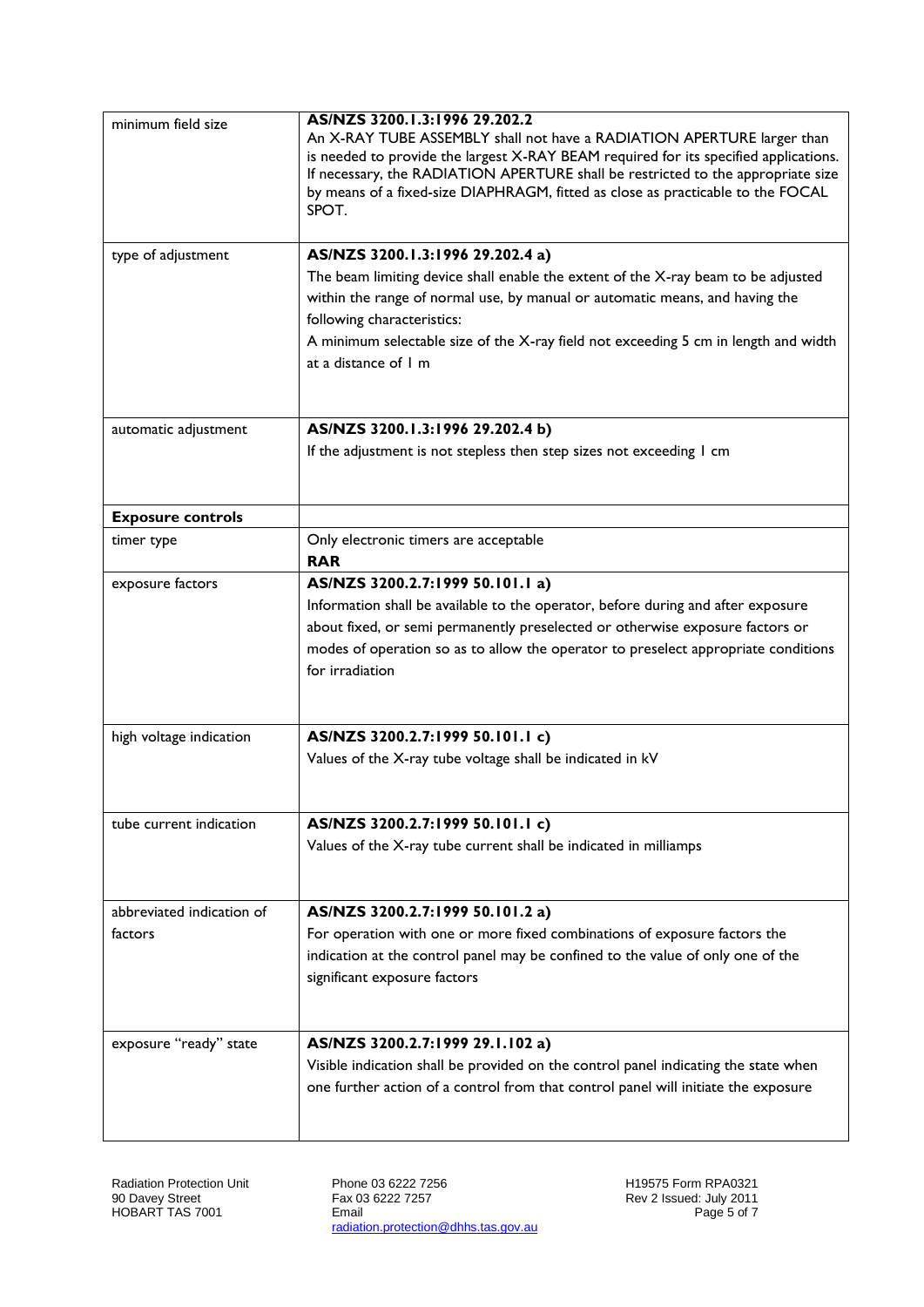| <b>Exposure switch</b>      |                                                                                                                                                                                                                                                                                                                                              |
|-----------------------------|----------------------------------------------------------------------------------------------------------------------------------------------------------------------------------------------------------------------------------------------------------------------------------------------------------------------------------------------|
| position of exposure switch | AS/NZS 3200.1.3:1996 29.208.1<br>Control of the X-ray unit shall be from a distance of not less than 2 metres from<br>the focal spot or X-ray beam                                                                                                                                                                                           |
|                             | <b>OR</b>                                                                                                                                                                                                                                                                                                                                    |
|                             | sufficient radiation shielding must be between the operator and the X-ray unit to<br>ensure the occupational dose limit in (regulations) is complied with.<br><b>RAR</b>                                                                                                                                                                     |
| constant pressure required  | AS/NZS 3200.2.7:1999 29.1.103 b)                                                                                                                                                                                                                                                                                                             |
|                             | Each exposure shall be initiated and maintained by means of a control requiring<br>continuous actuation by the operator                                                                                                                                                                                                                      |
| no repeat exposure without  | AS/NZS 3200.2.7:1999 29.1.103 c)                                                                                                                                                                                                                                                                                                             |
| release                     | It shall not be possible to initiate another exposure without releasing the switch                                                                                                                                                                                                                                                           |
| dead man type               | AS/NZS 3200.2.7:1999 29.1.103 d)                                                                                                                                                                                                                                                                                                             |
|                             | The exposure shall be able to be interrupted at any time                                                                                                                                                                                                                                                                                     |
| security of switch          | AS/NZS 3200.2.7:1999 29.1.103 e)                                                                                                                                                                                                                                                                                                             |
|                             | Any exposure control shall be safeguarded against unintended actuation                                                                                                                                                                                                                                                                       |
| Light beam                  |                                                                                                                                                                                                                                                                                                                                              |
| thermal protection          | AS/NZS 3200.2.28;1994 42.101                                                                                                                                                                                                                                                                                                                 |
|                             | Beam limiting devices incorporating a light field indicator shall be provided with one<br>of the following means to reduce the possible temperature rise occurring if the lamp<br>remains energised while the beam limiting device is covered with drapes or other<br>material, reducing the normal heat dissipation<br>a) a thermal cut out |
|                             | b) a time limiting device preventing the lamp remaining on for more than 2 minutes<br>c) a statement in the accompanying documents giving details of a time limiting switch<br>to be connected externally to perform the function described in b)                                                                                            |
| light beam alignment        | AS/NZS 3200.1.3:1996 29.202.9                                                                                                                                                                                                                                                                                                                |
|                             | The lack of alignment between any boundary of the light beam and the equivalent<br>boundary of the X-ray beam in the plane of the image receptor shall not exceed 2%<br>of the distance between the focus of the X-ray tube and the plane of the image<br>receptor                                                                           |
|                             |                                                                                                                                                                                                                                                                                                                                              |

Phone 03 6222 7256 Fax 03 6222 7257 Email radiation.protection@dhhs.tas.gov.au